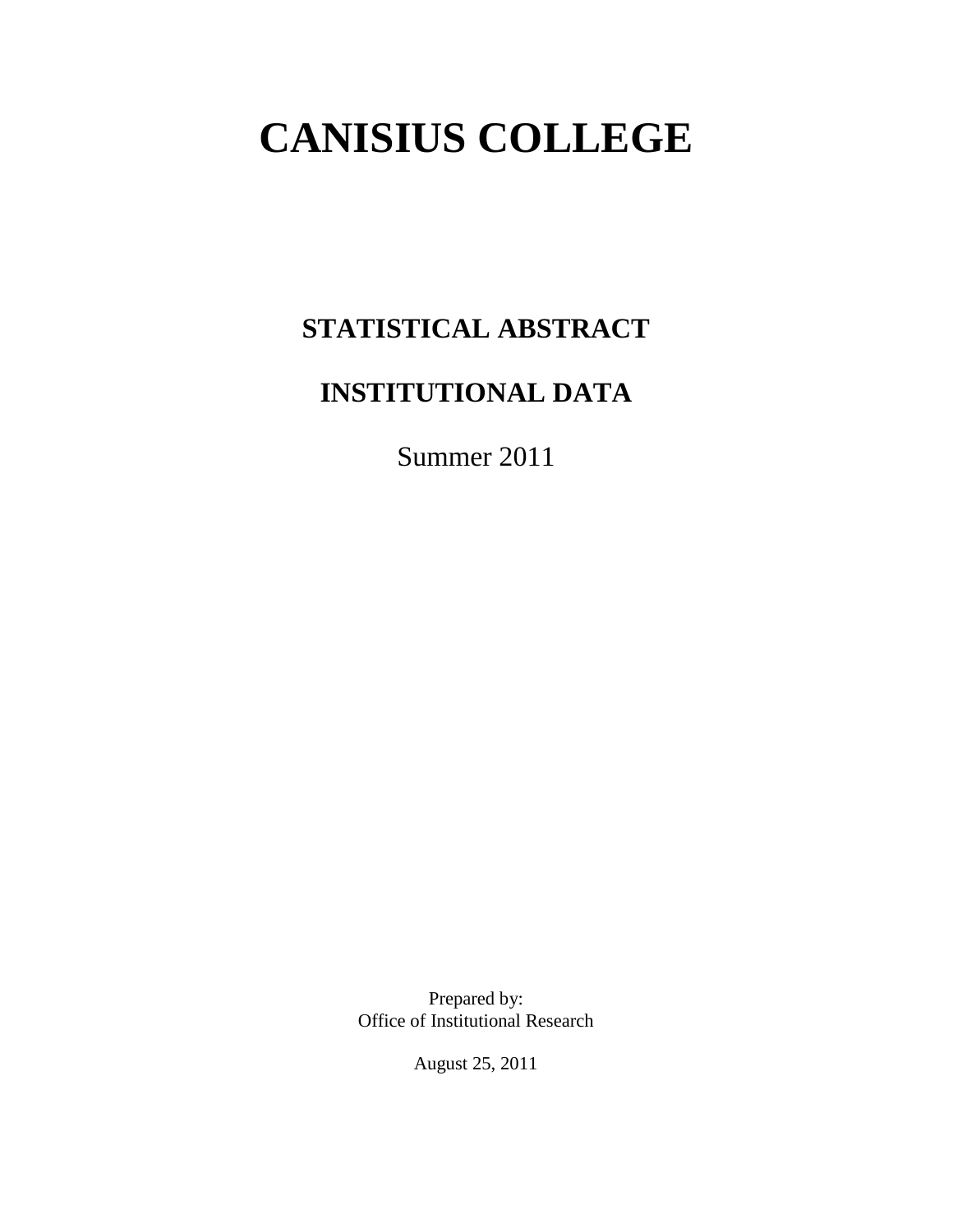# **Canisius College at a Glance**

|                                   | Undergrad.        | Graduate          | <b>Total</b>      | <b>Enrollment by Ethnicity</b>       | <b>Number</b>    | Percentage |
|-----------------------------------|-------------------|-------------------|-------------------|--------------------------------------|------------------|------------|
| Enrollment, Summer 2011           | 378               | 1,133             | 1,511             | Non-resident Alien                   | 129              | 8.5%       |
| Enrollment, Summer 2010           | 377               | 1,149             | 1,526             | Hispanic/Latino                      | 32               | 2.1%       |
| Percent Change in Enrollment      | 0.3%              | $-1.4%$           | $-1.0%$           | American Indian/Alaska Native        | 5                | 0.3%       |
|                                   |                   |                   |                   | Asian                                | 22               | 1.5%       |
| Number Full-time                  | 40                | 362               | 402               | <b>Black or African American</b>     | 107              | 7.1%       |
| <b>Number Part-time</b>           | 338               | 771               | 1109              | Native Hawaiian or Pacific Islander  | $\Omega$         | 0.0%       |
|                                   |                   |                   |                   | White                                | 1034             | 63.1%      |
| Percent Full-time                 | 10.6%             | 32.0%             | 26.6%             | Two or more races                    | 9                | 6.0%       |
| Percent Part-time                 | 89.4%             | 68.0%             | 73.4%             | Race/Ethnicity Unknown               | $\overline{173}$ | 11.4%      |
|                                   |                   |                   |                   |                                      |                  |            |
| Credit Hours Attempt. Summer 2011 | 2,055             | 7,844             | 9,899             | <b>Enroll.</b> by Entering CH Earned |                  |            |
| Credit Hours Attempt. Summer 2010 | 1,876             | 7,992             | 9,868             | $0$ to 29                            | 61               | 4.0%       |
| Percent Change in CH Attempted    | 9.5%              | $-1.9%$           | 0.3%              | 30 to 59                             | 64               | 4.2%       |
|                                   |                   |                   |                   | 60 to 89                             | 99               | 6.6%       |
| FTE, Summer 2011                  | 170               | 768               | 938               | 90 plus                              | $\overline{154}$ | 10.2%      |
| FTE, Summer 2010                  | $\frac{156}{ }$   | 777               | 933               | Other Undergraduate                  | $\Omega$         | 0.0%       |
| Percent Change in FTE             | 9.0%              | $-1.2%$           | 0.5%              | Graduate                             | 1133             | 75.0%      |
|                                   |                   |                   |                   |                                      |                  |            |
| <b>Enrollment by College</b>      |                   |                   |                   | <b>Enrollment by Student Type</b>    |                  |            |
| College of Arts and Sciences      | $\overline{176}$  | 21                | 197               | Undergraduate, Continuing/Re-admit   | 333              | 2.2%       |
| School of Education & Human Serv. | $\overline{70}$   | 899               | 969               | Undergraduate, High School           |                  | 0.1%       |
| <b>Wehle School of Business</b>   | 104               | 213               | 317               | Undergraduate, Transfer              | $\Omega$         | 0.0%       |
| No College Designated             | 28                | $\Omega$          | 28                | Undergraduate, Transient             | 44               | 2.9%       |
|                                   |                   |                   |                   | Graduate, Continuing/Re-admit        | 943              | 82.3%      |
| <b>Enrollment by Gender</b>       |                   |                   |                   | Graduate, New First Time             | 188              | 12.4%      |
| <b>Percent Male</b>               | 48.1%             | 40.1%             | 42.1%             | Graduate, Transient/Visiting         | $\overline{c}$   | 0.1%       |
| Percent Female                    | 51.9%             | 59.9%             | 57.9%             |                                      |                  |            |
|                                   |                   |                   |                   | <b>Enrollment by Residency</b>       |                  |            |
| <b>Average Age</b>                | $\overline{21.9}$ | $\overline{29.4}$ | $\overline{27.6}$ | Canadian                             | $\overline{98}$  | 6.5%       |
|                                   |                   |                   |                   | International                        | $\overline{34}$  | 2.3%       |
| On-campus Resident                | $\overline{59}$   | 22                | $\overline{81}$   | New York Resident                    | 1195             | 79.0%      |
| <b>Percent Resident</b>           | 15.6%             | 1.9%              | 5.8%              | Out-of-state Resident                | 154              | 10.2%      |
|                                   |                   |                   |                   | Unknown                              | 30               | 2.0%       |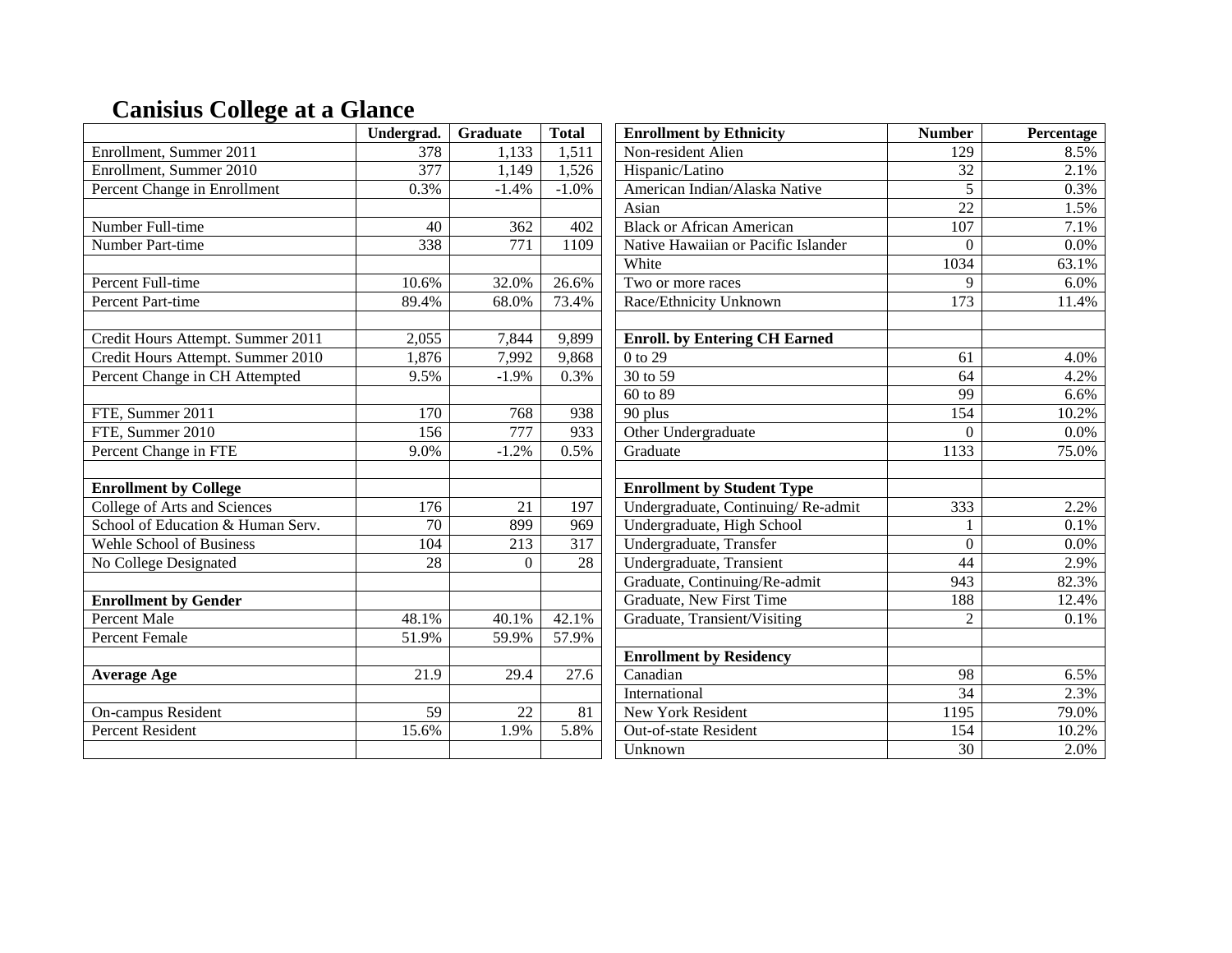# **ENROLLMENTS BY MAJOR**

\*Includes double counting

## COLLEGE OF ARTS & SCIENCES

## *Undergraduate Programs*

| Code                     | Major                                           | Count          |
|--------------------------|-------------------------------------------------|----------------|
| ABEC                     | Animal Behavior                                 | 5              |
| $\overline{\text{AHM}}$  | <b>Art History</b>                              | $\overline{3}$ |
| <b>ANT</b><br><b>BCH</b> | Anthropology                                    | $\overline{4}$ |
|                          | Biochemistry                                    | 3              |
| <b>BCHA</b>              | Biochemistry, ACS Certified                     | 1              |
| <b>BIF</b>               | <b>Bioinformatics</b>                           | 1              |
| <b>BIO</b>               | <b>Biology</b>                                  | 26             |
| <b>CHM</b>               | Chemistry                                       | $\overline{0}$ |
| CHM                      | Chemistry, ASC Certified                        | 1              |
| <b>CHM</b>               | Chemistry, Health Professions                   | 1              |
| <b>CLSG</b>              | Classics, Greek                                 | 1              |
| <b>CLSL</b>              | Classics, Latin                                 | 1              |
| <b>COM</b>               | <b>Communication Studies</b>                    | 20             |
| <b>CRJ</b>               | Criminal Justice                                | 10             |
| <b>CRW</b>               | <b>Creative Writing</b>                         | 0              |
| CSC                      | Computer Science                                | 1              |
| <b>DMA</b>               | Digital Media Arts                              | 13             |
| <b>ECON</b>              | Economics                                       | 1              |
| <b>ENG</b>               | English                                         | 6              |
| <b>ENGR</b>              | Pre-Engineering                                 | $\overline{0}$ |
| <b>ENV</b>               | <b>Environmental Sciences</b>                   | 1              |
| <b>EUR</b>               | <b>European Studies</b>                         | 1              |
| <b>EVST</b>              | <b>Environmental Studies</b>                    | 1              |
| <b>FRC</b>               | French                                          | 1              |
| <b>GER</b>               | German                                          | 1<br>9         |
| <b>HIS</b><br><b>HUA</b> | <b>History</b>                                  | $\overline{0}$ |
| <b>HUM</b>               | Humanities, Associates<br>Humanities, Bachelors | 0              |
| <b>INT</b>               | <b>International Relations</b>                  | 6              |
| <b>JRN</b>               | Journalism                                      | 1              |
| <b>MAT</b>               | Mathematics                                     | 1              |
| <b>MATS</b>              | Mathematics & Statistics                        | 1              |
| <b>MLSC</b>              | <b>Medical Laboratory Science</b>               | $\overline{2}$ |
| MUS                      | Music                                           | 0              |
| <b>NDEG</b>              | Non-Degree Student                              | $\overline{0}$ |
| PHI                      | Philosophy                                      | 0              |
| <b>PHY</b>               | Physics                                         | 1              |
| <b>PSC</b>               | <b>Political Science</b>                        | 4              |
| <b>PSY</b>               | Psychology                                      | 34             |
| <b>RST</b>               | <b>Religious Studies</b>                        | $\overline{2}$ |
| <b>SOC</b>               | Sociology                                       | $\overline{2}$ |
| SPA                      | Spanish                                         | $\overline{0}$ |
| TLS                      | <b>Technical/Liberal Studies</b>                | 0              |
| UND                      | Undecided                                       | 1              |
| <b>URS</b>               | <b>Urban Studies</b>                            | $\overline{0}$ |

## *Graduate Programs*

| Code | Major                                        | Count |
|------|----------------------------------------------|-------|
|      | <b>ANS</b> Arts & Sciences, Non-matriculated |       |
|      | <b>COM</b> Communication & Leadership        |       |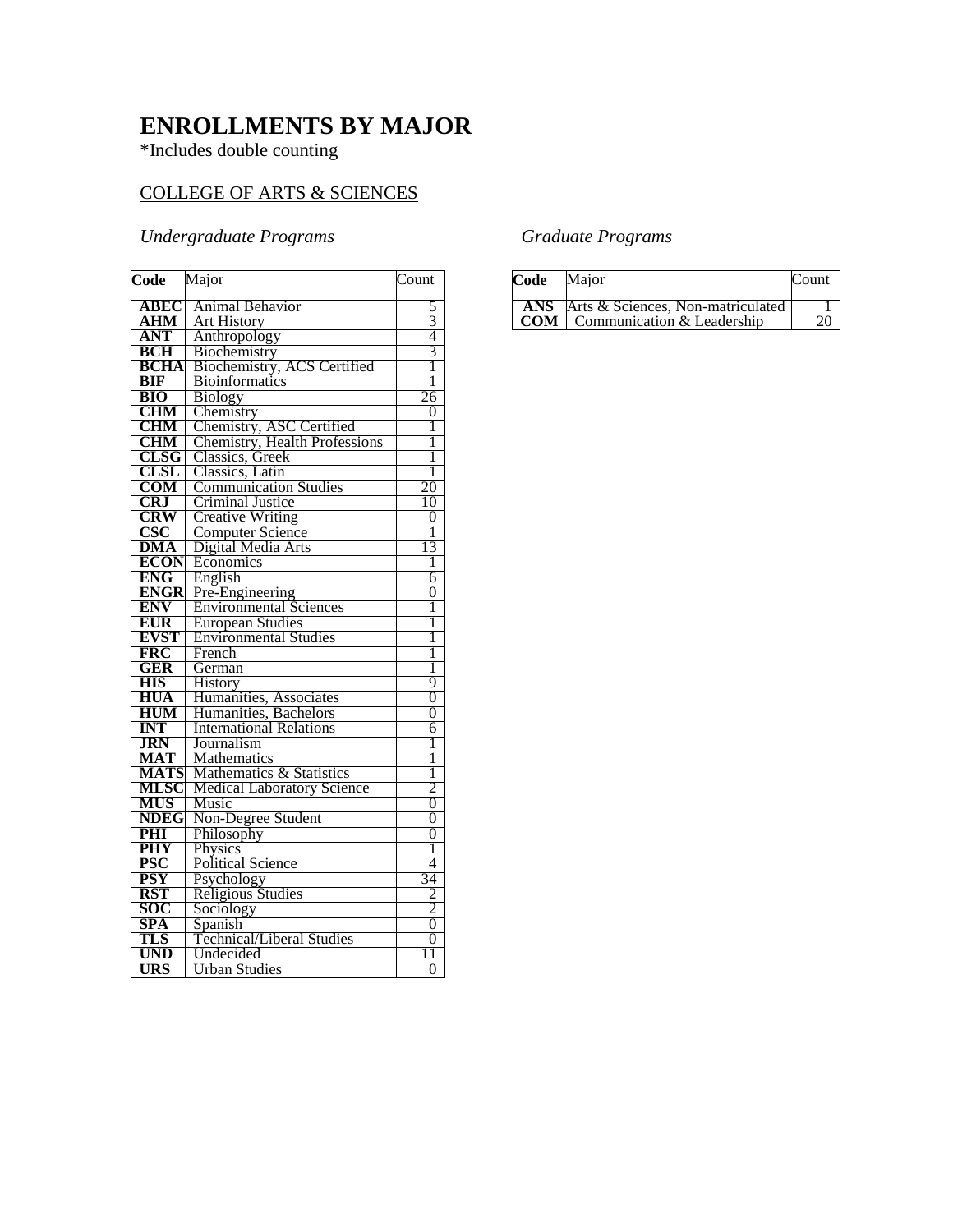# **ENROLLMENTS BY MAJOR Cont'd**

\*Includes double counting

## SCHOOL OF EDUCATION & HUMAN SERVICES

## *Undergraduate Programs*

| Code             | Major                                    | Count |
|------------------|------------------------------------------|-------|
| <b>ATM</b>       | <b>Athletic Training</b>                 | 6     |
| ECCH             | Early Childhood/Childhood Education      | 14    |
| <b>EDAD</b>      | <b>Adolescent Education</b>              | 12    |
| <b>EDCHI</b>     | Childhood Education                      | 2     |
| <b>EDEC</b>      | Early Childhood Education                | 4     |
| <b>HEW</b>       | Health & Wellness                        |       |
| PEHL             | Physical/Health Education                | 12    |
| PEM              | Physical Education                       | 0     |
| <b>PESS</b>      | <b>Physical Education, Sport Studies</b> | 3     |
| <b>PHED</b>      | Physical Education, Birth-12             |       |
| SPE              | <b>Special Education</b>                 | 0     |
| SPE <sub>1</sub> | Special/Childhood Education, Grades      | 8     |
| <b>SPEB</b>      | Special/Early Childhood Education,       | 4     |
| <b>SPMT</b>      | <b>Sports Management</b>                 | 3     |
|                  | Undecided                                | 0     |

## *Graduate Programs*

| Code                        | Major                                      | Count          |
|-----------------------------|--------------------------------------------|----------------|
| <b>ADEN</b>                 | <b>Adolescent/English Education</b>        |                |
| <b>ADSS</b>                 | <b>Adolescent/Social Studies Education</b> |                |
| <b>CMH</b>                  | <b>Community Mental Health Counseling</b>  | 58             |
| CSP                         | <b>College Student Personnel</b>           | 1              |
| <b>EDA</b>                  | School/Administration Supervision          | 14             |
| <b>EDAD</b>                 | <b>Adolescent Education</b>                | 47             |
| <b>EDB</b>                  | Business & Marketing Education             | 14             |
| <b>EDC</b>                  | Counseling & Human Services                | 0              |
| <b>EDCH</b>                 | Childhood Education                        | 75             |
| <b>EDD</b>                  | <b>Deaf Education</b>                      | 3              |
| EDD1                        | Deaf Education, Grades 1-6                 | 4              |
| EDD7                        | Deaf Education, Grades 7-12                | ī              |
| <b>EDDI</b>                 | Differentiated Instruction                 | 50             |
| <b>EDG</b>                  | <b>General Education</b>                   | 3              |
| <b>EDN</b>                  | General Education, Non-matriculated        | 24             |
| <b>EDTI</b>                 | <b>Teacher Leader Certificate</b>          | 1              |
| <b>GEEX</b>                 | <b>Gifted Education Extension</b>          | 1              |
| <b>HHP</b>                  | Health & Human Performance                 | 9              |
| LTCY                        | <b>Literacy Education</b>                  | 28             |
| MCX                         | Middle Childhood Extension                 | 1              |
| <b>MSA</b>                  | <b>Sport Administration</b>                | 19             |
| <b>ONLT</b>                 | Literacy Education, On-line                | 68             |
| <b>ONPE</b>                 | Physical Education, On-line                | <u>123</u>     |
| <b>ONSA</b>                 | Sports Administration, On-line             | 99             |
| <b>ONSB</b>                 | School Building Leadership, On-line        | 73             |
| <b>OSBD</b>                 | School District Leadership, On-line        | $\overline{2}$ |
| <b>PEM</b>                  | <b>Physical Education</b>                  | 13             |
| <b>PHED</b>                 | Physical Education, Birth-12               | 25             |
| <b>READ</b>                 | <b>Reading Certification</b>               | $\overline{0}$ |
| SAC                         | School/Agency Counseling                   | 67             |
| SBL                         | School Building Leadership                 | 48             |
| $\boldsymbol{\mathrm{SDL}}$ | <b>School District Leadership</b>          | 3              |
| <b>SPE</b>                  | <b>Special Education</b>                   | $\overline{0}$ |
| SPE1                        | Special/Childhood Education, Grades        | 16             |
| SPE7                        | Special Education, Adolescent              | 6              |
| SPEA                        | Special Education, Advanced                | 5              |
| SPM1                        | Special Education, Childhood               | 3              |
| SPM7                        | Special Education, Adolescent              | 1              |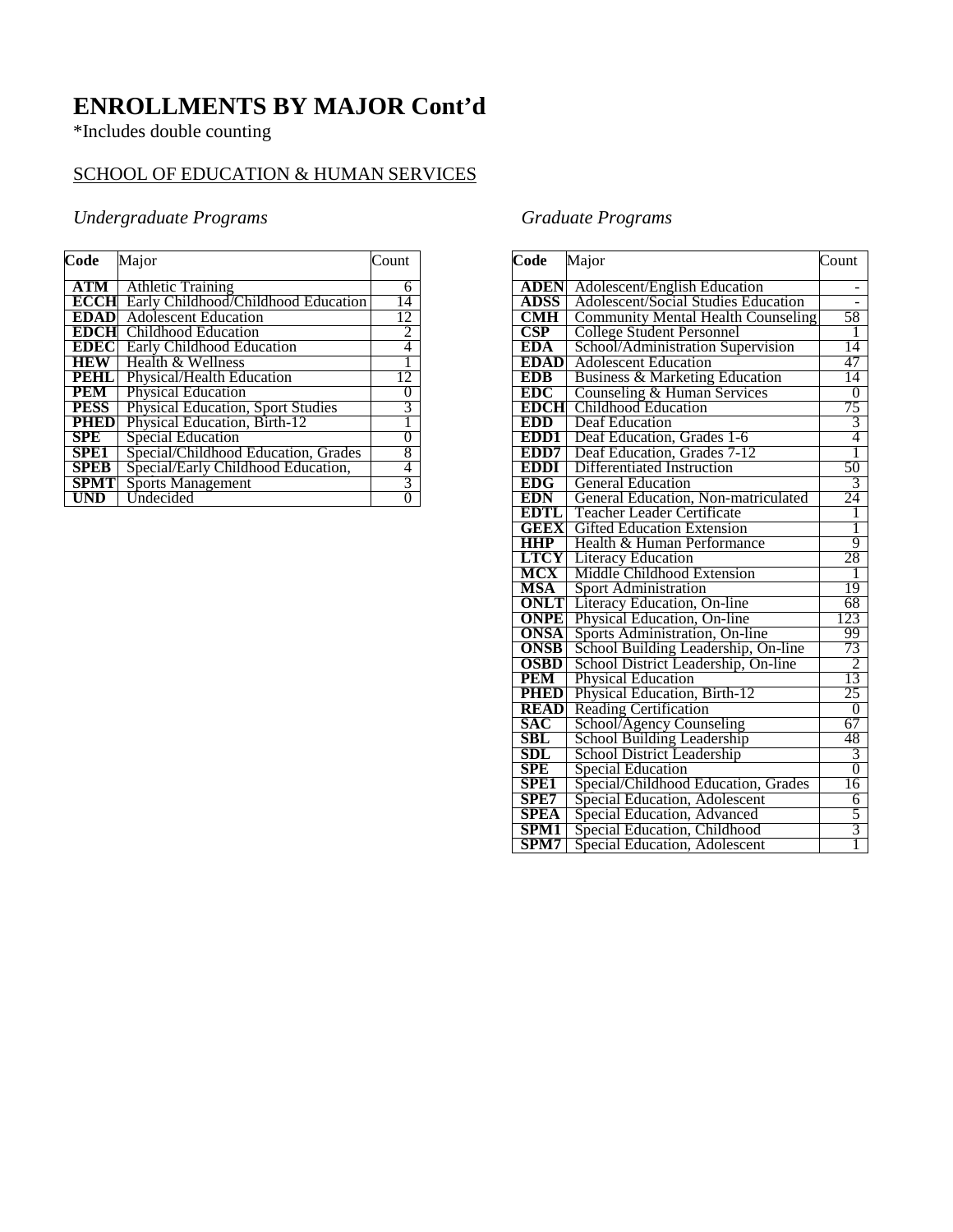## **ENROLLMENTS BY MAJOR Cont'd**

\*Includes double counting

## WEHLE SCHOOL OF BUSINESS

#### *Undergraduate Program*

*s* Major Count **ACC** | Accounting | 38 **ACC1** Accounting 3 **ACC2** Professional Accounting 0 **AIS** | Accounting Information Systems | 4 **AIS** Accounting Information Systems 4<br> **ECO** Economics 3<br> **ENT** Entrepreneurship 6<br> **FIN** Finance 13 **ENT** Entrepreneurship 6 **FIN** Finance 13 **IBUS** | International Business 11 **MGT** | Management 8 **MIS** | Information Systems 6 **MKT** | Marketing 13 **UNBU** Undeclared Business 0 UND Undecided 3

#### *Graduate Programs*

| Code                      | Major                         | Count           |
|---------------------------|-------------------------------|-----------------|
| <b>BUN</b>                | Business, Non-matriculated    |                 |
| <b>INT</b>                | <b>International Business</b> |                 |
| MB                        | MBA, Part-Time Program        | 134             |
| MBA                       | MBA, Accounting 150 Hour      |                 |
| MBA                       | MBA, One Year Program         | 23              |
| <b>MBA</b>                | MBA, Professional Accounting  | $\overline{36}$ |
| $\overline{\mathbf{M}}$ F | Forensic Accounting           |                 |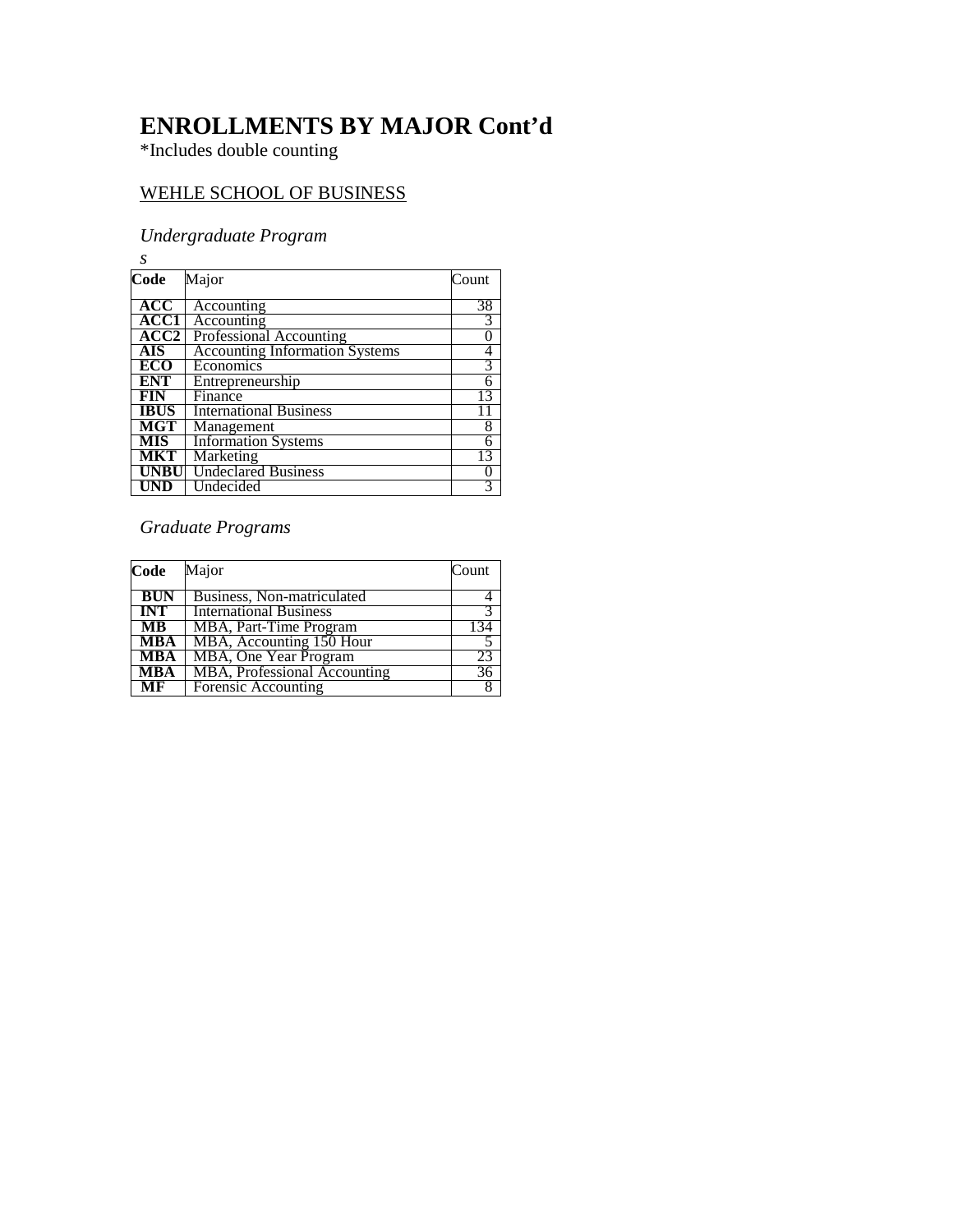# **CREDIT HOURS BY DEPARTMENT AND SCHOOL**

| <b>Department</b>                 | Undergrad. | <b>Graduate</b> | Total           | % of School | % of College |
|-----------------------------------|------------|-----------------|-----------------|-------------|--------------|
| <b>Biology</b>                    |            |                 | 22              | 1.4%        | 0.2%         |
| Chemistry                         | 262        | $\theta$        | 262             | 16.8%       | 2.7%         |
| <b>Classics</b>                   | 9          | 0               | 9               | 0.6%        | 0.1%         |
| <b>Communication Studies</b>      | l 26       | 69              | 195             | 12.5%       | 2.0%         |
| <b>Computer Science</b>           |            | 0               | 0               | 0.0%        | $0.0\%$      |
| English                           | 228        | 0               | 228             | 14.7%       | 2.4%         |
| Fine Arts                         | 159        |                 | 159             | 10.2%       | 1.6%         |
| <b>History</b>                    | 135        | 0               | 135             | 8.7%        | 1.4%         |
| Mathematics & Statistics          | 27         | 0               | 27              | 1.7%        | 0.3%         |
| <b>Military Science</b>           | 12         | $\theta$        | $\overline{12}$ | 0.8%        | 0.1%         |
| <b>Modern Languages</b>           | 75         | $\theta$        | 75              | 4.8%        | 0.8%         |
| Philosophy                        | 171        |                 | 171             | 11.0%       | 1.8%         |
| Physics                           |            | 0               | 0               | $0.0\%$     | $0.0\%$      |
| <b>Political Science</b>          |            |                 | 0               | $0.0\%$     | $0.0\%$      |
| Psychology                        | 69         | 0               | 69              | 4.4%        | 0.7%         |
| Religious Studies & Theology      | 174        | $\theta$        | 174             | 11.2%       | 1.8%         |
| Sociology/Anthropology & Criminal | 18         | 0               | 18              | 1.2%        | 0.2%         |
| Justice                           |            |                 |                 |             |              |
| <b>Arts &amp; Sciences</b>        | 1487       | 69              | 1556            | 100.0%      | $16.1\%$     |

| <b>Department</b>                     | Undergrad. | <b>Graduate</b> | Total | % of School | $\%$ of College |
|---------------------------------------|------------|-----------------|-------|-------------|-----------------|
| Adolescence Education                 | 60         | 723             | 783   | $2.2\%$     | 8.1%            |
| Counseling & Human Services           |            | 783             | 783   | 12.2%       | 8.1%            |
| Education                             |            | 930             | 1002  | $15.7\%$    | 10.4%           |
| Graduate Education & Leadership       |            | 2603            | 2603  | 40.7%       | 26.9%           |
| Kinesiology                           |            | 128             | 1222  | 19.1%       | 12.6%           |
| <b>Education &amp; Human Services</b> | 226        | 6167            | 6393  | $100.0\%$   | $66.0\%$        |

| <b>Department</b>               | Undergrad. | <b>Graduate</b> | Total | % of School         | % of College |
|---------------------------------|------------|-----------------|-------|---------------------|--------------|
| Accounting                      |            | 288             | 372   | 21.9%               | 3.8%         |
| Economics & Finance             |            | 397             | 434   | 25.6%               | $4.5\%$      |
| <b>Graduate Business</b>        |            | 190             | 190   | 1.2%                | 2.0%         |
| Management                      |            | 408             | 413   | 24.3%               | 4.3%         |
| Marketing/Information Systems   |            | 222             | 289   | $17.\overline{0\%}$ | $3.0\%$      |
| <b>Wehle School of Business</b> | 193        | 1505            | 1698  | 100.0%              | $17.5\%$     |

| <b>Department</b>       | ∪ndergrad. | <b>Graduate</b> | Total | % of School | % of College |
|-------------------------|------------|-----------------|-------|-------------|--------------|
| Unaffiliated            | 34         |                 |       |             | 0.4%         |
| <b>CANISIUS COLLEGE</b> | 1940       | 7741            | 9681  |             |              |